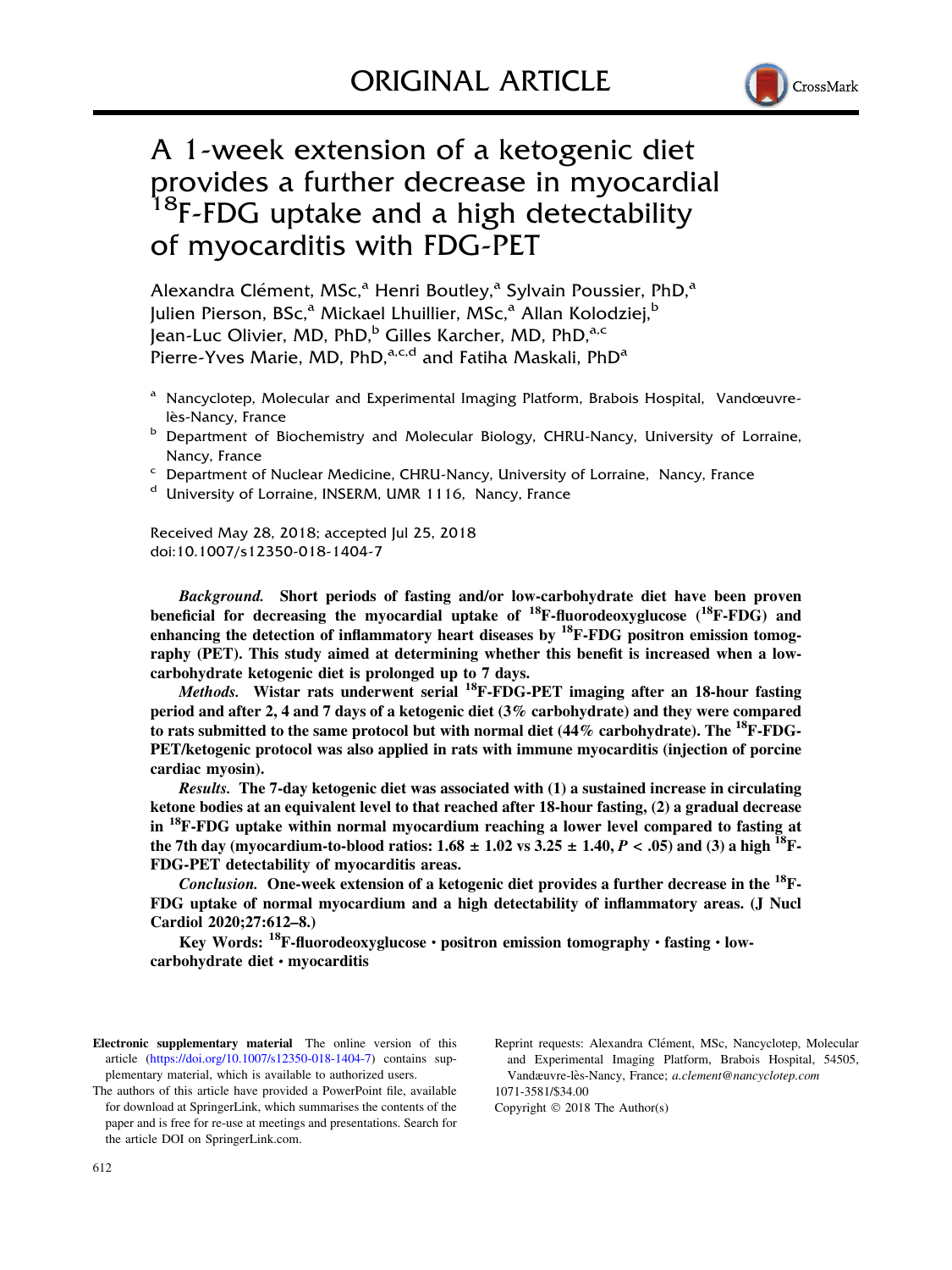| <b>Abbreviations</b> |                                    |
|----------------------|------------------------------------|
| $^{18}$ F-FDG        | <sup>18</sup> F-fluorodeoxyglucose |
| <b>PET</b>           | Positron emission tomography       |
| LV                   | Left ventricle                     |
| <b>SD</b>            | Standard deviation                 |
| <b>NS</b>            | No significant                     |
| <b>HES</b>           | Hematoxylin eosin safan            |
| M/B                  | Myocardium to blood ratio          |

# See related editorial, pp. 619–620

# INTRODUCTION

A fasting period of at least 12 hours,  $1-4$  as well as low-carbohydrate diet, $5-12$  have been proven beneficial for decreasing the normal myocardial uptake of  $^{18}$ Ffluorodeoxyglucose  $(^{18}F-FDG)$  and for enhancing the detectability of inflammatory and/or infectious heart diseases by  $^{18}$ F-FDG positron emission tomography ( 18F-FDG-PET). Unfortunately, none of these previously reported protocols enable the complete and consistent suppression of the cardiac uptake of  $^{18}$ F-FDG.

This study was aimed at determining whether a drastic ketogenic diet provides a further decrease in physiological myocardial 18F-FDG uptake and a high detectability of myocarditis by  ${}^{18}$ F-FDG-PET in rats, when this diet is prolonged up to 1 week, as compared with a standard 18-hour fasting conditioning. Such diet can be prescribed at a much longer term than fasting, $13-15$  leading to metabolic changes that are known to progressively suppress the metabolic use of glucose, even in the brain, within at least a 3- to 5-day period.[15](#page-5-0)-[18](#page-6-0)

# METHODS

# Study Design and Experimental Groups

All protocols were approved by the Lorraine Committee No. 68 according to Guidelines of Animal Care and Use (APAFIS # 1755-201509151127522v1).

Twelve adult male Wistar rats underwent cardiac  $18$ F-FDG-PET after an 18-hour fasting period (day-0) and subsequently after 2, 4 and 7 days of a ketogenic diet<sup>[19,20](#page-6-0)</sup> (3% carbohydrate, 73% fat, 15% protein, 0% fiber, and 9% vitamins and minerals; ketocal<sup>®</sup>, SDS, France). This human pharmacological ketogenic product was processed in biscuits by adding water, as already described in previous rat experiments.[19,20](#page-6-0) The experimental animals were compared to a control group of 7 rats submitted to the same protocol but with a normal diet (44% carbohydrate, 6% fat, 19% protein, 18% fiber, and 13% vitamins and minerals; Envigo, Gannat, France). Food and water were given ad libitum in both ketogenic and control groups and each rat was weighted daily, at a fixed time, all along the experimental protocol and with a dedicated small-animal weighing balance (Mettler Toledo, DeltaRange-PR5002, France).

Blood venous samples of approximately 1 mL were collected in EDTA tubes from the tail vain just before each <sup>18</sup>F-FDG injection and thereafter, blood was centrifuged at 3000 g for 15 minutes, the plasma being subsequently frozen at  $-80$  °C for further ketones bodies measurements (β-Hydroxybutyrate Assay Kit MAK041, Sigma, Saint-Quentin-Fallavier, France). The kit is designed to produce a compound whose colorimetric intensity, determined at a wavelength of 450 nm, is proportional to the concentration of  $\beta$ hydroxybutyrate.

Animals were sacrificed after the last PET recording for subsequent histological and autohistoradiographic studies.

The same PET/ketogenic diet protocol was also applied to five rats with an immune myocarditis, starting 6 weeks after the subcutaneous injection of an emulsion of 1 mg  $(10 \text{ mg} \cdot \text{mL}^{-1})$  of porcine cardiac myosin (Sigma, Saint-Quentin-Fallavier, France).<sup>[21](#page-6-0)</sup>

Approximately 74 MBq of  $^{18}$ F-FDG were injected in the caudal vein under brief anesthesia (1.5%-2.5% isoflurane inhalation), 60 minutes prior to initiating PET acquisition. This acquisition was obtained under the same isoflurane anesthesia with a dedicated smallanimal PET system (Inveon, Siemens, Knoxville, Tennessee, USA), as previously described elsewhere. $22-24$  $22-24$  $22-24$ The animals were positioned in prone position on a heating pad with a recording time of 30 minutes for  $^{18}F$ emission and 10 minutes for  $57$ Co transmission.

Images were reconstructed in 16 cardiac intervals, and the corresponding 16 sinograms were reconstructed with a 3D OSEM algorithm with attenuation and scatter correction according to the following parameters: 4 iterations,  $128 \times 128$  matrix, 2.0 zoom, and 0.8 mm thickness, leading to a voxel size of  $0.8 \times 0.4 \times 0.4$  mm. The study groups were compared according to their myocardial/blood activity ratio (M/B), an index of myocardial  $^{18}$ F-FDG uptake.<sup>[5](#page-5-0)[,22-24](#page-6-0)</sup> As previously described, $^{22}$  $^{22}$  $^{22}$  this ratio was estimated on a single mid-ventricular end-diastolic short-axis slice with mean myocardial counts being determined using a halfmoon-shaped region of interest and mean blood counts, on a sphere of 1.5 mm in diameter positioned at the center of the LV cavity. $22$ 

# Histological Section Analysis

At the end of the study, animals were sacrificed by sodium pentobarbital overdose  $(180 \text{ mg} \cdot \text{kg}^{-1})$  and their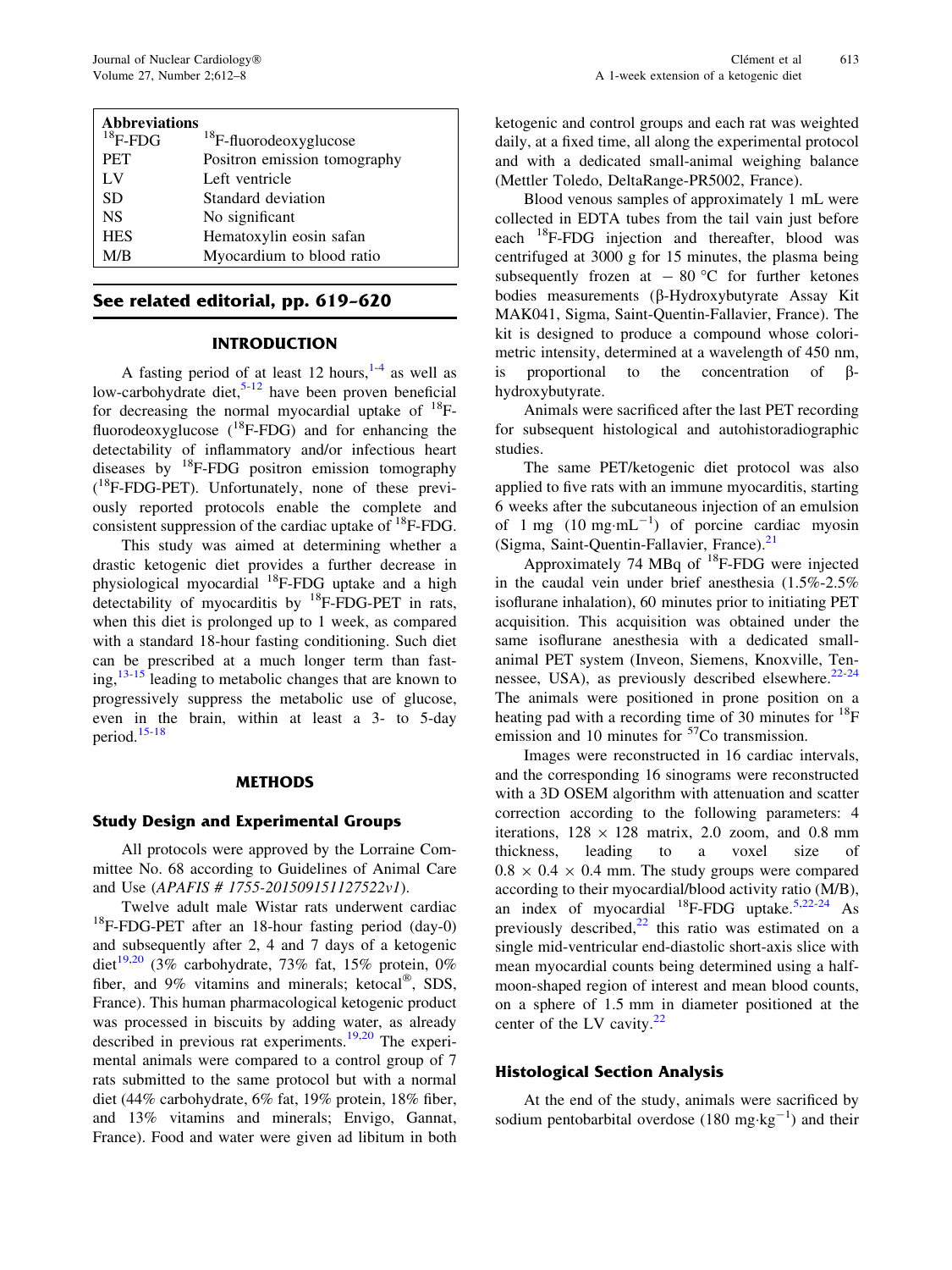hearts were excised and snap frozen in isopentane cooled with liquid nitrogen. Contiguous  $8 \mu m$  sections were obtained with a cryostat at  $-22$  °C for autohistoradiography and histological staining, respectively.

Distribution of  $^{18}$ F-FDG activity was recorded with an autohistoradiography system dedicated to the detection of electrons and positrons ( $\mu$ Imager<sup>TM</sup>, Biospace, France).<sup>[22](#page-6-0)</sup> For Hematoxylin-Eosin-Safran (HES) staining, the sections were fixed in 95% ethanol, stained with hematoxylin for 1 minute, eosin and safran for 30 seconds each, before being dehydrated in ethanol 100% and xylene. For the Masson trichrome staining, the sections were fixed by immersion in Bouin solution for 15 minutes and picric acid for 5 minutes. The nuclei were stained with Weigert hematoxylin for 10 minutes, cytoplasm and smooth muscle with Biebrich solution and collagen fibers by immersion for 5 minutes in aniline blue.

For further immunohistology analyses, adjacent 5 lm sections were fixed with paraformaldehyde 4% (VWR, Fontenay-sous-Bois, France), incubated with a rabbit polyclonal antibody to determine macrophage infiltrates (anti-Vimentin antibody; 1:500; Dako, Les Ulis, France).

# Statistical Analyses

All data are expressed as mean  $\pm$  standard deviation (SD). Statistical analyses were performed using the SPSS Statistics Software package v. 20 (IBM, NY, USA). Comparisons of quantitative variables were performed with ANOVA-test, after verifying for distribution normality. P values  $\lt$  0.05 were considered as statistically significant.

#### RESULTS

As detailed in Figure 1, mean body weight was equivalent between rats fed with the ketogenic diet and control rats throughout the experimental period (at the 7th day:  $261 \pm 25$  g vs  $272 \pm 30$  g, NS). By contrast, a sustained increase in the level of circulating ketone bodies was documented throughout the ketogenic diet period, contrary to that documented in the standard diet control group during the same period (Figure 2A). The level achieved at the 7th day of ketogenic diet was as high as that observed after the initial 18-hour fasting period (Figure 2A).

In addition, 18F-FDG myocardial uptake, assessed by means of a myocardial-to-blood activity ratio (Figure 2B), exhibited a gradual decline throughout the ketogenic diet period, reaching a lower level at the 7th day than that documented with the initial 18-hour





Figure 1. Comparison of mean body weight between rats fed with the ketogenic diet and control rats fed with a normal diet, throughout the experimental period. No significant differences in mean body weight were observed.



Figure 2. (A) Plasma concentrations of ketone body determined after the initial 18-hour fasting period and thereafter, throughout the standard and ketogenic diet periods ( $*P < .05$ ) for two-group comparisons and  $\overline{P}$  < .05 paired comparisons with the 18-hour fasting period). (B) Myocardium-to-blood activity ratio determined in vivo on [18F]-FDG-PET images after the initial 18-hour fasting period and thereafter, throughout the standard and ketogenic diet periods ( $P \lt .05$  for twogroup comparisons and  $\overline{P}$  < .05 paired comparisons with the 18-hour fasting period).

fasting period  $(1.68 \pm 1.02 \text{ vs } 3.25 \pm 1.40, P < .05).$ Representative  $^{18}$ F-FDG-PET images are displayed in Figure [3](#page-3-0)A.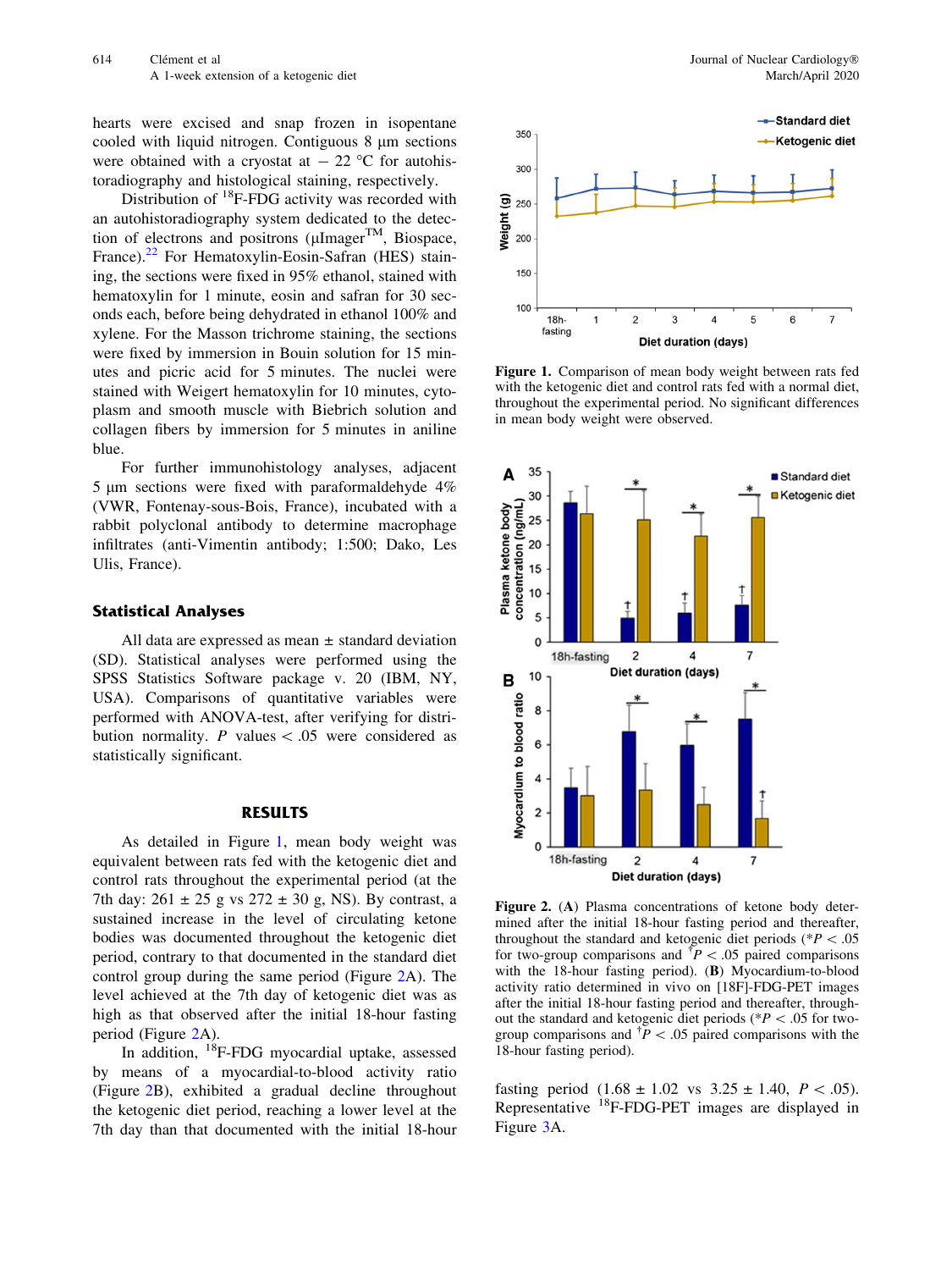<span id="page-3-0"></span>

Figure 3. Representative images of the left ventricle obtained with [18F]-FDG-PET in a vertical long-axis orientation in a myocarditis rat  $(B)$  and in a normal rat  $(A)$  both following the initial 18-hour fasting period and at the end of the 7-day ketogenic diet. Note that the level of [18F]-FDG activity within normal myocardium is much lower after the ketogenic diet than after the 18-hour fasting period, allowing an easy delineation of a myocarditis anterior focus. Demonstrative cine-loop images of the same rats are available in a supplemental file.

As shown in Figure 3B and especially on the cineloop images available in a supplemental (online) file, the delineation of myocarditis areas by  ${}^{18}$ F-FDG-PET was clearly evident at the 7th day of the ketogenic diet owing to a high contrast with normal myocardium.

Moreover, as illustrated in Figure [4](#page-4-0), the histological sections from myocarditis rats demonstrated that the myocardial areas showing an increase in 18F-FDG uptake mostly corresponded to a sub-acute myocarditis, with evidence of an increased fibrosis and of an inflammatory infiltrate at the corresponding sites. The cardiac uptake of 18F-FDG was additionally found somewhat higher around the mitral annulus in the ketogenic rats with or without myocarditis (Figures 3, [4\)](#page-4-0).

# **DISCUSSION**

This study shows that, when compared with a rather long fasting period of almost 1[8](#page-5-0) hours,  $8,25$  $8,25$  a 1-week extension of a drastic ketogenic diet provides a further decrease in myocardial  $^{18}$ F-FDG uptake and consequently, a high detectability of myocarditis by  ${}^{18}F$ -FDG-PET.

Current recommendations for an overnight fast after a last meal with low-carbohydrate intake are likely to prove inadequate in a significant proportion of patients for whom detection of inflammatory and/or infectious heart diseases is attempted by  $^{18}$ F-FDG-PET.<sup>1,[5-7](#page-5-0)</sup> More prolonged periods of fasting up to 18 hours could potentially constitute a more efficient method to switch the myocardial metabolism to a preferential use of ketone bodies and free fatty acids, thereby leading to a decrease in the cardiac uptake of glucose and  $^{18}$ F-FDG.<sup>[1](#page-5-0)-[3,7,](#page-5-0)[26](#page-6-0)</sup> Fasting duration is a key point in this setting, with a marked impact on the ability of  $^{18}$ F-FDG-PET to diagnose inflammatory heart diseases, as shown in a recent meta-analysis performed in cardiac sarcoido-sis patients.<sup>[7](#page-5-0)</sup> Unfortunately, prolonged fasting of more than 12 or 18 hours may still provide a significant proportion of suboptimal results  $1-\frac{3}{7}$ , 26 and is not easily applied in certain severely ill patients with suspected endocarditis or myocarditis.

Low-carbohydrate diet protocols constitute a much more secure alternative for decreasing the myocardial uptake of  $^{18}$ F-FDG.

Such protocols have previously been shown to be well tolerated, even when prolonged several weeks or months in various diseases, including with an established efficacy in pediatric pharmaco-resistant epilepsy.<sup>[13](#page-5-0)-[15](#page-5-0)</sup> Ketogenic diet may also be prescribed in diabetic patients without significant risk and at the condition of adapting the antidiabetic treatment to the improvement in blood glucose levels and to the reduction of the need for insulin, which are currently induced by such diets.<sup>[30](#page-6-0)</sup> In addition, low-carbohydrate diets have shown a significant albeit variable effectiveness for decreasing myocardial  $^{18}$ F-FDG uptake in a number of  $^{18}$ F-FDG-PET studies conducted in humans  $^{4,8-10}$  $^{4,8-10}$  $^{4,8-10}$  $^{4,8-10}$  $^{4,8-10}$  or animals. $11,12$  The variability of this effectiveness is likely attributable to differences in diet protocols and particularly in the duration and in the degree of carbohydrate reduction. Sustained periods of dietary carbohydrate restriction lasting several weeks in ani-mals<sup>[12](#page-5-0)</sup> or at least several days in humans<sup>[8](#page-5-0)</sup> have been shown to provide a relatively stable and marked reduction in cardiac  $^{18}$ F-FDG uptake. By contrast, the impact of uncontrolled short diet periods lasting no more than 24 hours did not enhance the results provided by fasting in a large previous meta-analysis.<sup>[7](#page-5-0)</sup> These observations are in agreement with the previous knowledge that drastic carbohydrate reduction, prolonged at least 3- 5 days, are required to definitely enter into a state of ketosis. $15$  After this delay-time, the glucose reserves become insufficient, both for normal fat oxidation via the supply of oxaloacetate in the Krebs cycle and for the supply of glucose, even in the central nervous system.<sup>[15,16](#page-5-0)</sup>

The present experimental study is the first in which the impact of such a drastic diet, leading to an increase in circulating ketone bodies at a very high level and equivalent to that reached by a prolonged 18-hour fasting period, could be monitored by serial  $^{18}$ F-FDG-PET during a 7-day period. In these conditions, cardiac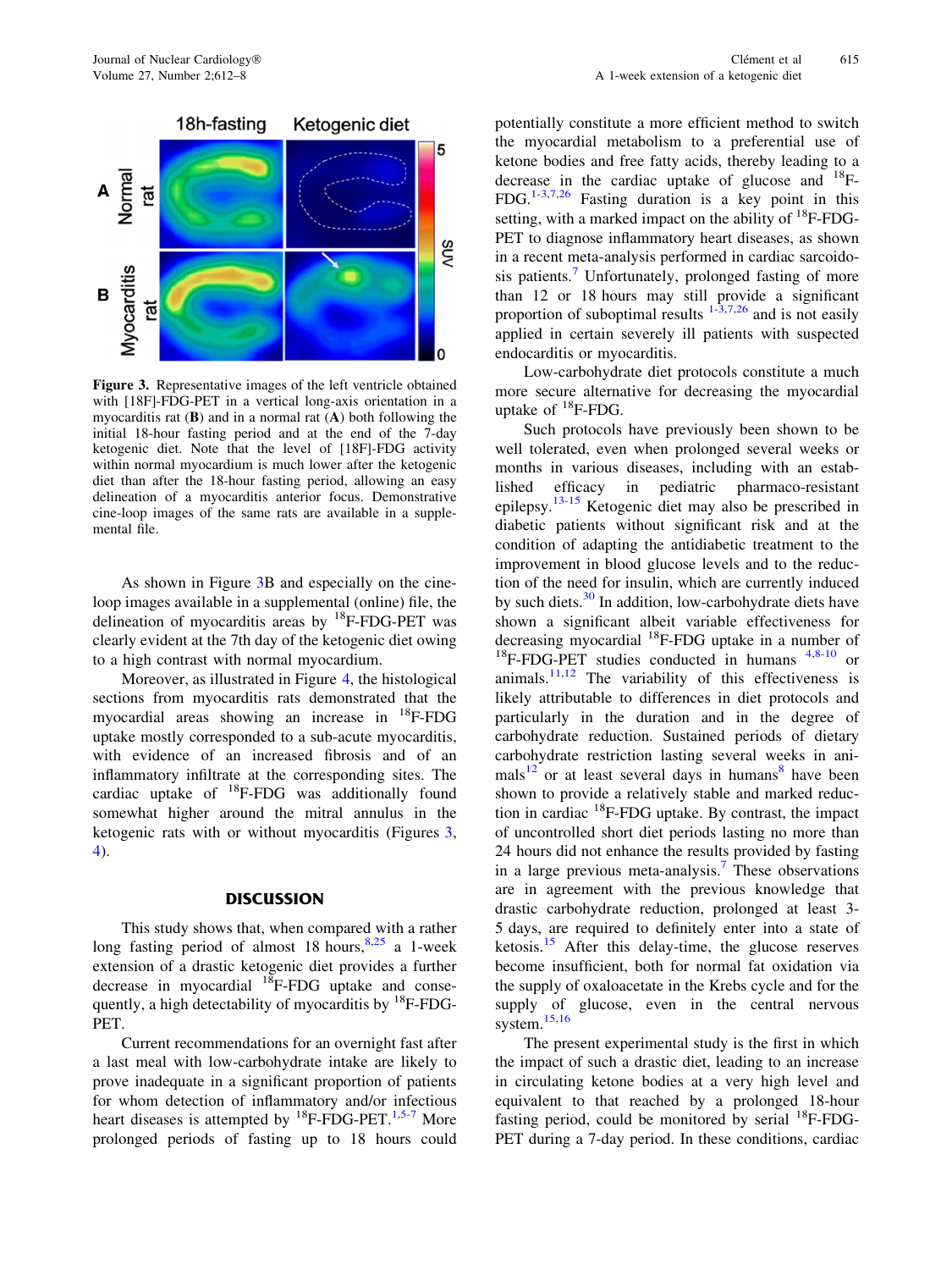<span id="page-4-0"></span>

Figure 4. Images of the left ventricle obtained through a vertical long-axis orientation in the normal rat and myocarditis rat and at the end of the 7 days of the ketogenic diet (1) with the distribution of [18F]-FDG activity obtained in vivo with the PET camera and thereafter, ex vivo at autohistoradiography, both showing the anterior and apical myocarditis areas (black arrows), as well as small areas of increased [18F]-FDG uptake in contact with the mitral annulus (red arrows), and (2) with the colocalization of fibrosis (red color with Masson's staining) and inflammatory infiltrates (blue color with HES staining) and macrophages (brown color with antibody anti-VIMENTIN staining) on contiguous histological slices.

 $18$ F-FDG uptake exhibited a gradual decrease over time up to a very low level on the 7th day, in agreement with the progressive development of the ketosis state, as stated above.

This prolonged diet was additionally found i) to be well tolerated, as evidenced by the absence of any significant loss in body weight, and ii) to provide a normal cardiac 18F-FDG uptake more than twofold lower on the 7th day of the diet than that achieved with the 18-hours fasting. In these conditions, areas of subacute myocarditis could be easily delineated because of a high contrast from normal myocardial areas, as evidenced by the comprehensive analysis of PET images and histopathological sections (Figure 4). Accordingly, areas of high 18F-FDG activity in these sections were

shown to be associated with increased fibrosis, as well as with a high density of inflammatory infiltrate and macrophages. The anti-vimentin antibodies used in this study are likely to mainly label macrophages in this particular setting of myocarditis, even if it must be recognized that this antibody is not highly specific for this purpose. It should be pointed out that the areas of increased fibrosis were not only those corresponding to the evolving sub-acute myocarditis, but also those physiologically documented at the LV base, in the vicinity of the mitral annulus. This was associated with a ring-like uptake at the LV base, a pattern previously documented by  ${}^{18}$ F-FDG-PET in normal healthy volun-teers after low-carbohydrate and fasting diets.<sup>[9,](#page-5-0)[27](#page-6-0)</sup> This may be explained by the fact that these fibrotic regions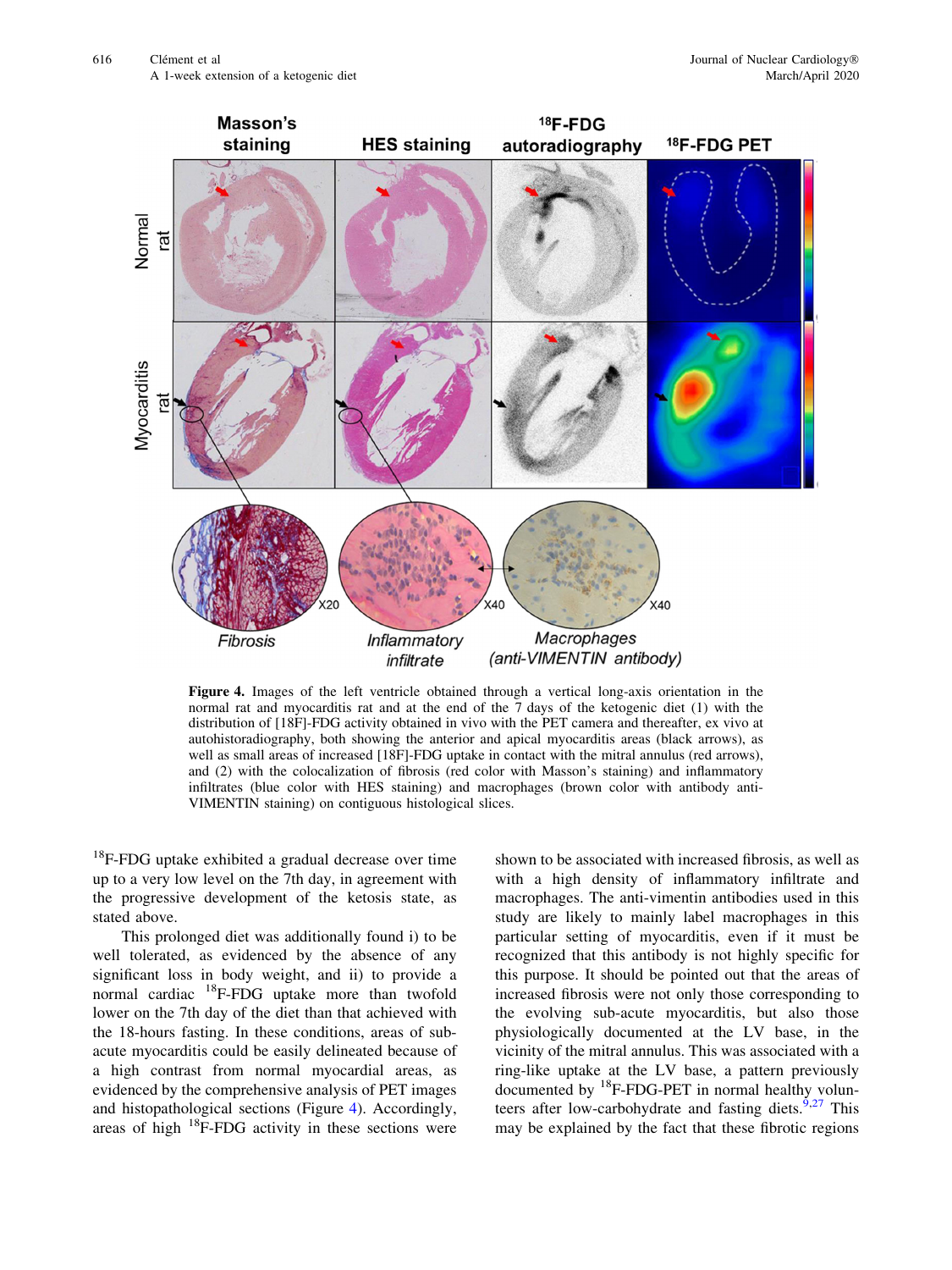<span id="page-5-0"></span>are rich in fibroblasts, expressing GLUT-1 and GLUT-3 receptors for glucose intake similarly to inflammatory cells; these receptors are known to be insensitive to insulin, fasting, and carbohydrate diet.<sup>7[,28,29](#page-6-0)</sup> By contrast, this sensitivity is very high for the GLUT-4 receptors, which are expressed by cardiomyocytes.<sup>[29](#page-6-0)</sup>

The different patterns of cardiac <sup>18</sup>F-FDG uptake documented herein at the 7th day of diet in both myocarditis and normal rats are best illustrated in the movies provided in a supplemental file and where the ring-like and myocarditis foci are shown to follow the left ventricular contraction motions.

It remains to be determined whether these results may be extrapolated to humans and also, whether such ketogenic diets might be even more effective and moreover, if they could be shortened when preceded and/or followed by short fasting periods, such as an overnight fast. A 7-day ketogenic diet is indeed too long to be routinely prescribed in all patients in this setting.

# NEW KNOWLEDGE GAINED

One-week extension of a ketogenic diet:

- (1) Provides a gradual decrease in  $^{18}$ F-FDG uptake within normal myocardium of rats, reaching a lower level compared to a conventional 18-hour fasting protocol, but only at the 7th day of ketogenic diet.
- (2) Provides a high detectability of inflammatory areas by <sup>18</sup>F-FDG-PET in rats.

#### **CONCLUSION**

This experimental study shows that 1-week extension of a ketogenic diet provides a further decrease in the 18F-FDG uptake of normal myocardium and thus, a high detectability of inflammatory areas. Thereby, clinical trials, assessing prolonged ketogenic diets alone or in association with tolerable fasting periods, are warranted in this setting.

# **Disclosure**

The authors have nothing to disclose.

# Open Access

This article is distributed under the terms of the Creative Commons Attribution 4.0 International License ([http://creativ](http://creativecommons.org/licenses/by/4.0/) [ecommons.org/licenses/by/4.0/](http://creativecommons.org/licenses/by/4.0/)), which permits unrestricted use, distribution, and reproduction in any medium, provided you give appropriate credit to the original author(s) and the source, provide a link to the Creative Commons license, and indicate if changes were made.

#### **References**

- 1. Ishida Y, Yoshinaga K, Miyagawa M, Moroi M, Kondoh C, Kiso K, et al. Recommendations for  $^{18}$ F-fluorodeoxyglucose positron emission tomography imaging for cardiac sarcoidosis: Japanese Society of Nuclear Cardiology recommendations. Ann Nucl Med 2014;28:393-403.
- 2. Okumura W, Iwasaki T, Toyama T, Iso T, Arai M, Oriuchi N, et al. Usefulness of fasting 18F-FDG PET in identification of cardiac sarcoidosis. J Nucl Med 2004;45:1989-98.
- 3. Langah R, Spicer K, Gebregziabher M, Gordon L. Effectiveness of prolonged fasting 18f-FDG PET-CT in the detection of cardiac sarcoidosis. J Nucl Cardiol 2009;16:801-10.
- 4. Shao D, Tian XW, Gao Q, Liang CH, Wang SX. Preparation methods prior to PET/CT scanning that decrease uptake of 18F-FDG by myocardium, brown adipose tissue, and skeletal muscle. Acta Radiol 2017;58:10-8.
- 5. Williams G, Kolodny GM. Suppression of myocardial <sup>18</sup>F-FDG uptake by preparing patients with a high-fat, low carbohydrate diet. AJR Am J Roentgenol 2008;190:W151-6.
- 6. Cheng VY, Slomka PJ, Ahlen M, Thomson LE, Waxman AD, Berman DS. Impact of carbohydrate restriction with and without fatty acid loading on myocardial 18F-FDG uptake during PET: A randomized controlled trial. J Nucl Cardiol 2010;17:286-91.
- 7. Tang R, Wang JT, Wang L, Le K, Huang Y, Hickey AJ, Emmett L. Impact of patient preparation on the diagnostic performance of <sup>18</sup>F-FDG PET in cardiac sarcoidosis: A systematic review and meta-analysis. Clin Nucl Med 2016;41:e327-39.
- 8. Lu Y, Grant C, Xie K, Sweiss NJ. Suppression of myocardial <sup>18</sup>F-FDG uptake through prolonged high-fat, high-protein, and verylow-carbohydrate diet before FDG-PET/CT for evaluation of patients with suspected cardiac sarcoidosis. Clin Nucl Med 2017;42:88-94.
- 9. Harisankar CN, Mittal BR, Agrawal KL, Abrar ML, Bhattacharya A. Utility of high fat and low carbohydrate diet in suppressing myocardial FDG uptake. J Nucl Cardiol 2011;18:926-36.
- 10. Soussan M, Brillet PY, Nunes H, Pop G, Ouvrier MJ, Naggara N, et al. Clinical value of a high-fat and low-carbohydrate diet before FDG-PET/CT for evaluation of patients with suspected cardiac sarcoidosis. J Nucl Cardiol 2013;20:120-7.
- 11. Cussó L, Vaquero JJ, Bacharach S, Desco M. Comparison of methods to reduce myocardial 18F-FDG uptake in mice: Calcium channel blockers versus high-fat diets. PLoS ONE 2014;9:e107999.
- 12. Fine EJ, Miao W, Koba W, Volek JS, Blaufox MD. Chronic effects of dietary carbohydrate variation on [18F]-2-fluoro-2 deoxyglucose uptake in rodent heart. Nucl Med Commun 2009;30:675-80.
- 13. Branco AF, Ferreira A, Simoes RF, Magalhaes-Novais S, Zehowski C, Cope E, et al. Ketogenic diets: From cancer to mitochondrial diseases and beyond. Eur J Clin Invest 2016;46:285-98.
- 14. Paoli A, Rubini A, Volek JS, Grimaldi KA. Beyond weight loss: A review of the therapeutic uses of very-low-carbohydrate (ketogenic) diets. Eur J Clin Nutr 2013;67:789-96.
- 15. Paoli A. Ketogenic diet for obesity: Friend or foe? Int J Environ Res Public Health 2014;11:2092-107.
- 16. Owen OE. Ketone bodies as a fuel for the brain during starvation. Biochem Mol Biol Educ 2005;33:246-51.
- 17. Wentz AE, André d'Avignon D, Weber ML, Cotter DG, Doherty JM, Kerns R, et al. Adaptation of myocardial substrate metabolism to a ketogenic nutrient environment. J Biol Chem 2010;285:24447-56.